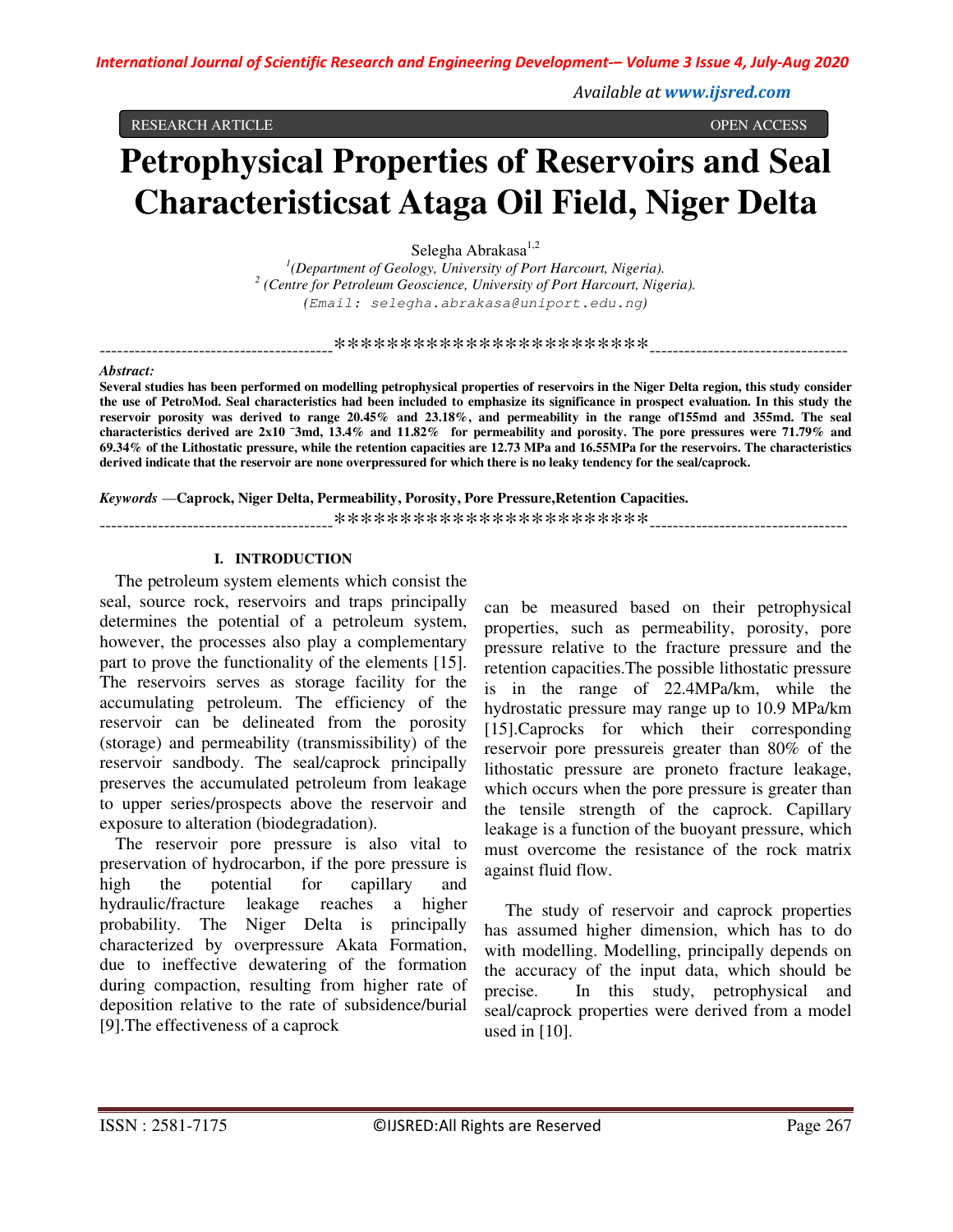## *International Journal of Scientific Research and Engineering Development-– Volume 3 Issue 4, July-Aug 2020 Available at www.ijsred.com*

The study is based on the hypothesis that software such as PetroMod can be used for the derivation of correct petrophysical parameters such as porosity, permeability, pore pressure, fracture pressure and effective stress etc.

## **II.METHODS AND MATERIALS**

The data for this study is same as that used in [10],well logs were used to derive TOC and S2 employing Techlog Version 2015.Geological data such as formation data (deposition, erosion, age and facies), lithological data, petroleum system elements data, were obtained from well completion reports. Geochemical data such TOC and Hydrogen Index were obtained from well logs and the appropriate kinetics inputs and boundary conditions were obtained from literature [10]. 1D package of PetroMod version 12 was employed in generating depth plots for relevant petrophysical parameters and seal/caprock characteristics.

## **III. RESULTS AND DISCUSSIONS**

The results derived from the model, were extracted as depth plots.

## *A. Porosity and permeability of Caprocks and Reservoirs*

The porosity describes the void space available within the matrix of the rock for storage of oil. The porosity of the reservoir at 3.1km is 23.18% while that of the second reservoir at 3.6km is 20.45% as in figure 1. Qualitatively, these are high porosity reservoirs [3], [4]. The permeability of the reservoir section at 3.1kmis 2.55log(md) [355md] and 2.18log(md) [156md] for reservoir at 3.6km. Several studies on the petrophysical properties of Niger Delta Oil fields reservoirs has placed reservoir porosities in the range of 20–35% and may be more, and permeability had be estimated for Niger Delta reservoirs ranging in values from 178md – 1000md and above [11], [12], [13], [14]. Relative to the values in previous studies, it could be agreed that the derived

values for the reservoirs at the Ataga Field is representative of a reservoir in the Niger Delta. Qualitatively, the values derived from the model represents a moderate flow rate on a graduation scale.

The permeability value for the seal/caprock derived is  $-3.64\log(md)$  [2x10<sup>-3</sup>md] at both 2.76km and 3.41km,caprocks have been recorded to have lower values [5],[15].The porosity values are 13.4% and 11.82% at both depths respectively.Most of the reservoirs in the Niger Delta are in the Agbada Formation, the formation has a descriptive lithology that consist of mostly sandstone and sandbodies with shale layers. The shale intercalations are described as shaly at the based but become sandy and silty upwards grading into overlying sand and sandstone bodies [16]. This may explain the fair porosities for a seal/caprock in the Niger Delta. The reservoirs are mostly sealed by the shaly intercalations. Studies on caprock porosity and permeability on samples from USA and Oman has placed caprock porosities in the range of 3.9% to 22.4% [6].

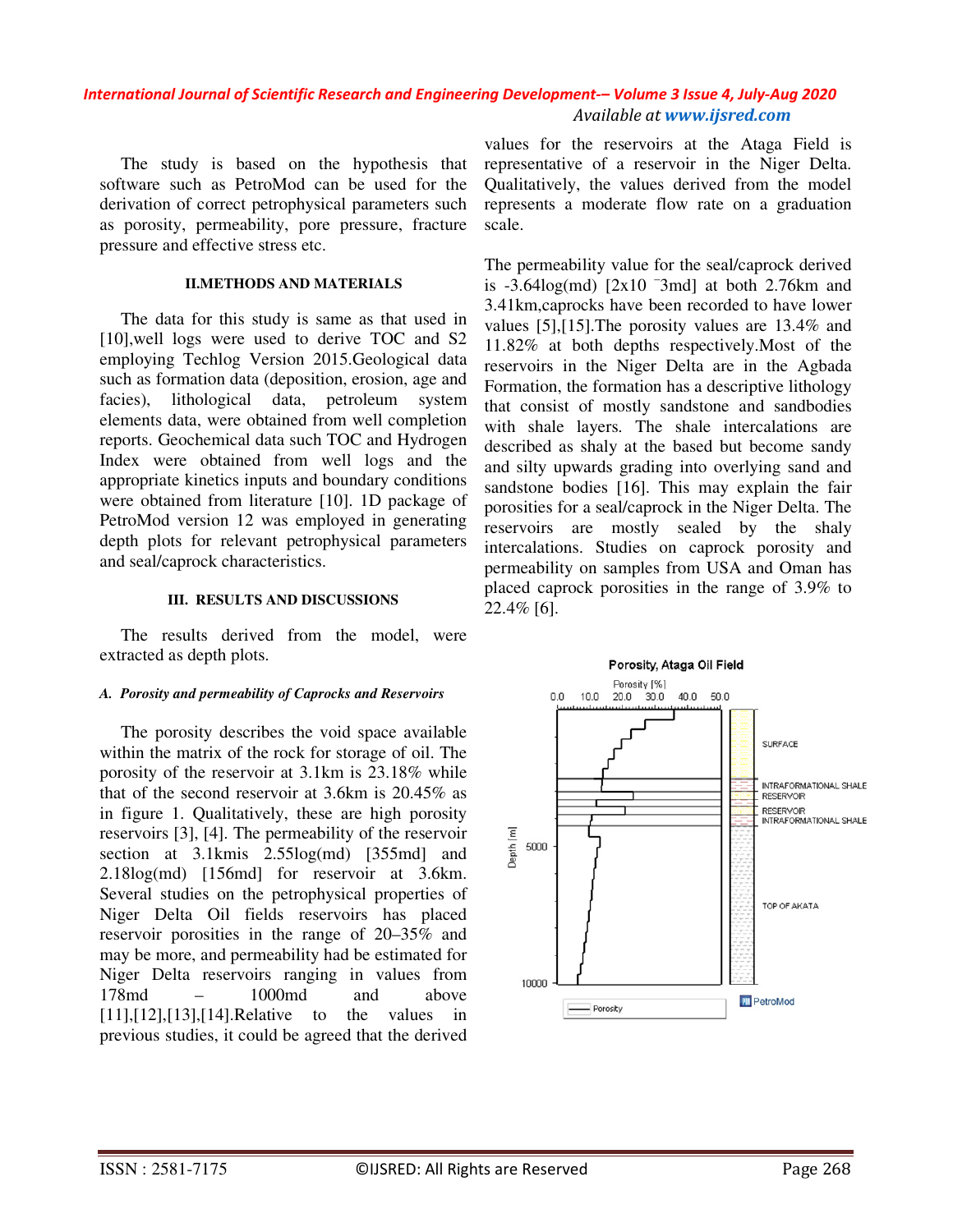## *International Journal of Scientific Research and Engineering Development-– Volume 3 Issue 4, July-Aug 2020 Available at www.ijsred.com*



Figure 1. Porosity Depth plot for Ataga Oil Field Area

pressure at which the reservoir fluid will breach the caprock via hydraulic fracture. The fracture pressure for the reservoir at 3.12km is 63.64 MPa, while that of the reservoir at 3.63km is 74.55MPa.

Figure 2. Permeability depth plot for Ataga Oil Field Area.

The porosities values obtained in this study corroborates with those derived from other studies. The Niger Delta is not a tectonically active zone, thus tectonically induced fracture may not drive leakage from reservoirs, but is pressure driven since it is an overpressure zone. Overpressure may foster capillary leakage and hydraulic leakage. Reservoirs in Agbada Formation may not be overpressured, in such case capillary leakage via the pores of the caprock matrix could be fostered by the buoyant pressure.

## *B. Pore Pressure of Reservoirs.*

The pore pressure is the formation pressure driven by the formation fluids. The pore pressure normally increases with depth.The pore pressures of the reservoirs are 50.91MPa at 3.12km and 58MPa at 3.68km (figure 3). The fracture pressure is the



Figure 3. Pressure–Depth profiles

The lithostatic pressures are 70.91MPa and 83.64MPa respectively. Where the pore pressure is up to 80% of the lithostatic pressure, it can be implied that the caprock will leak, in this study the pore pressure are derived to be 71.79% and 69.34% at 3.12km and 3.63km respectively of the lithostatic pressure, this implies that the caprocks are not leaky and the reservoir are not overpressured [1],[2]. This concept actually influences prospect risking in overpressure region as in Niger Delta Basin.

## *C. Retention Capacities and leaking possibilities*

The retention capacities had be related to exploration risk at high pressure regions. [1], in a